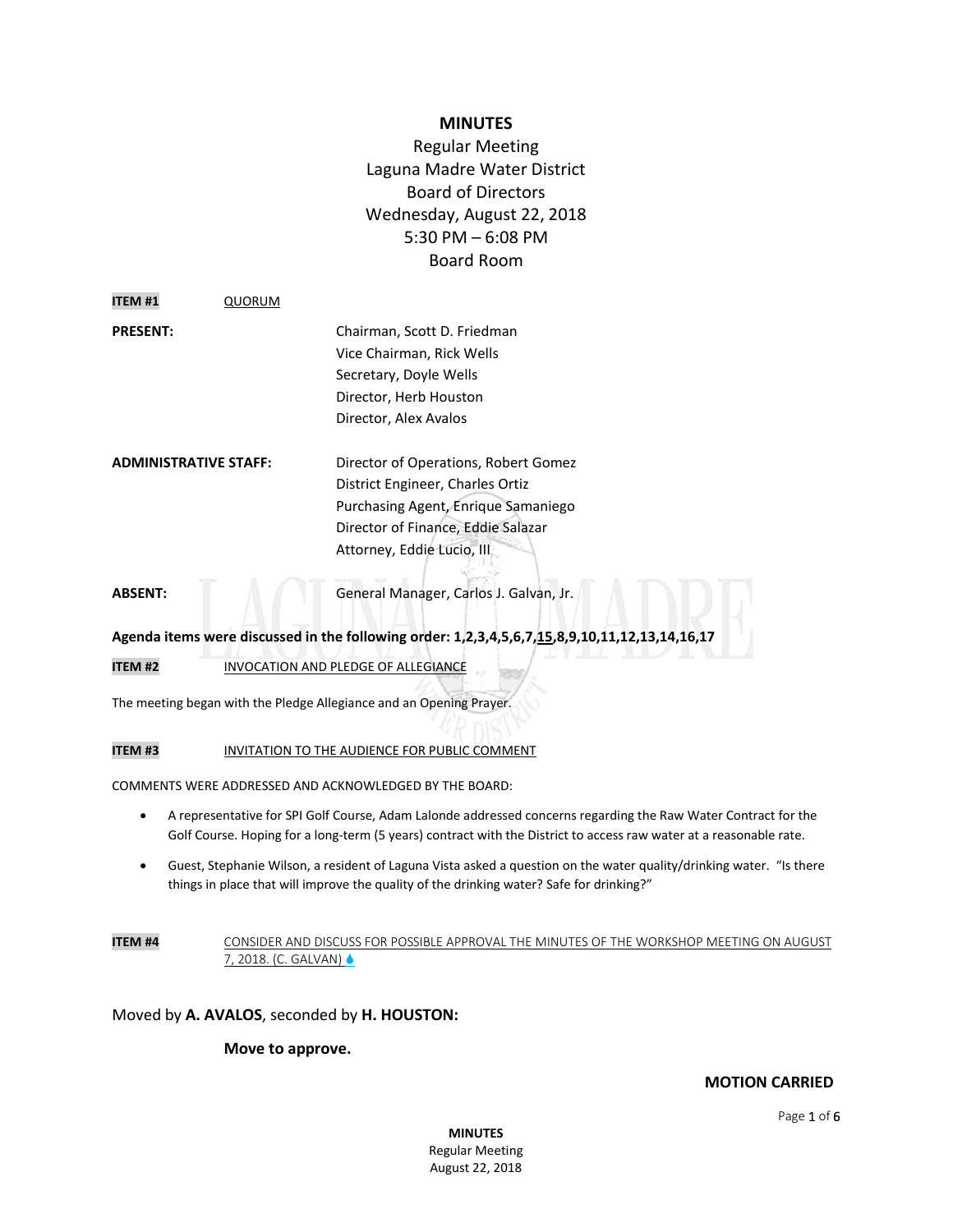**ITEM #4 CONTINUED ABSTAINED: R. WELLS** (was absent for the Workshop on August 7, 2018) **D. WELLS** (was absent for the Workshop on August 7, 2018)

**ITEM #5** CONSIDER AND DISCUSS FOR POSSIBLE APPROVAL THE MINUTES OF THE REGULAR MEETING ON AUGUST 8, 2018. (C. GALVAN)

Moved by **D. WELLS**, seconded by **A. AVALOS:**

**Move to approve.** 

**MOTION CARRIED**

**ABSTAINED: R. WELLS** (was absent for the Regular Meeting on August 8, 2018)

**ITEM #6** EXECUTIVE SESSION PERMITTED BY THE OPEN MEETING ACT, V. T. C. A., GOVERNMENT CODE SECTION 551.001 ET. SEQ., UNDER SECTION 551.071, CONSULTATION WITH ATTORNEY:

> REPORT FROM THE DISTRICT'S LEGAL COUNSEL REGARDING MEETING/NEGOTIATIONS WITH LEGAL COUNSEL REPRESENTING LAGUNA VISTA GOLF COURSE HOA

It was moved by **R. WELLS,** seconded by **A. AVALOS:**

**To go into executive session at 5:39 PM.**

**MOTION CARRIED**

It was moved by **R. WELLS,** seconded by **A. AVALOS**:

**To come out of executive session at 6:06 PM.**

**MOTION CARRIED**

**ITEM #7** CONSIDERATION AND ACTION ON EXECUTIVE SESSION ITEMS, IF NECESSARY.

It was moved by **A. AVALOS,** seconded by **D. WELLS:**

**Motion to proceed as directed by Counsel.**

**MOTION CARRIED**

# **ITEM #8 GENERAL MANAGER'S REPORT**

EXECUTIME UPDATE

Item #15 on the agenda was moved up and discussed before item #8 on the agenda.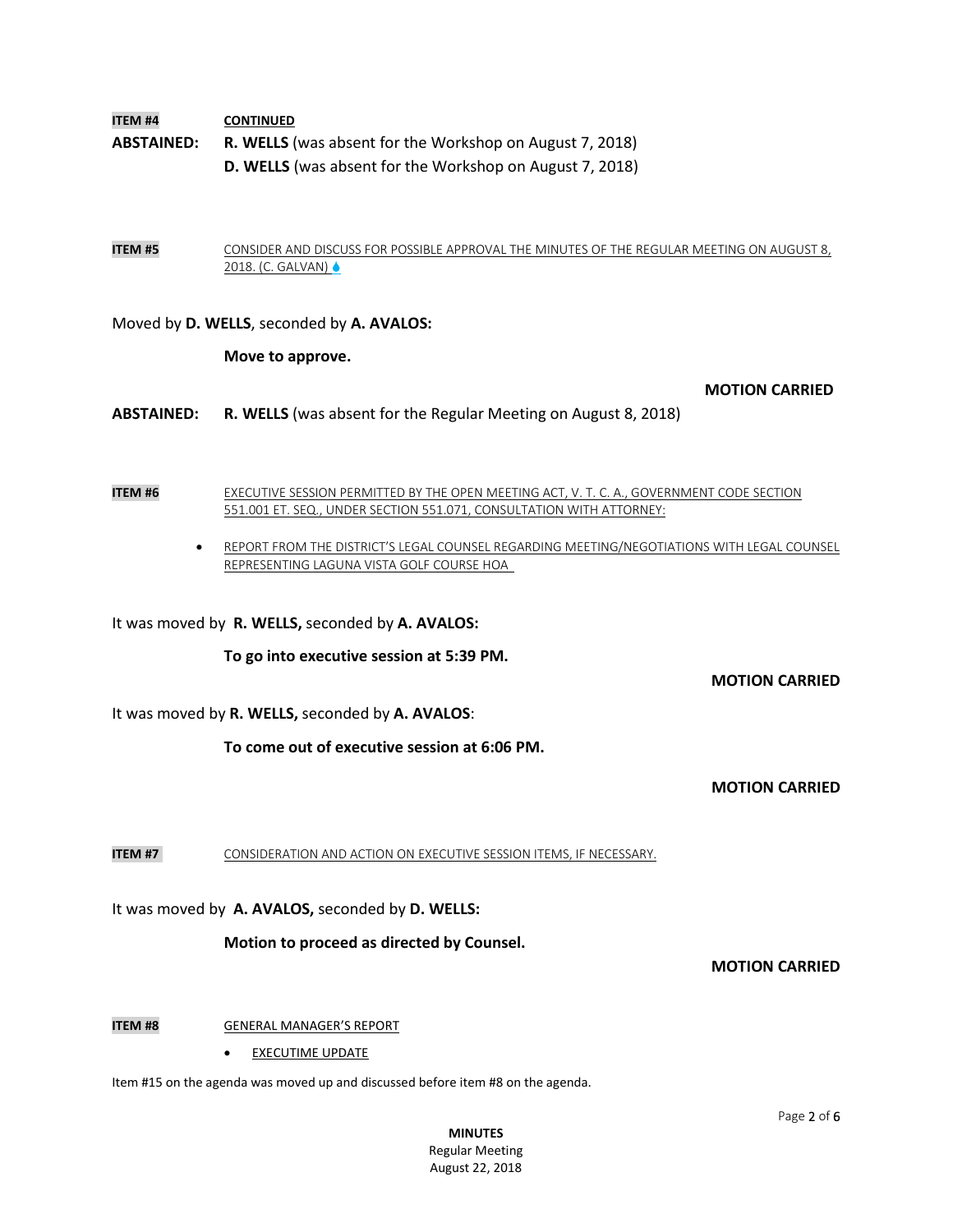#### **ITEM #8** CONTINUED

## **REPORT:**

- Mary Gamboa, Human Resources Administrator, reported on behalf of the General Manager and Information Technology, Orlando Huerta was available for questions and answers.
- Executime System installation for Payroll and Human Resources Department.
- The scope of work is a six-month period, its broken down into different phases
- Currently in the hardware and data phase
- Next phase is a 2-month process
- The system process is on time and accurate
- Discussion ensued regarding 2003 Incode Software needs updating to work with the Executime Software and unsecured VPM usage

#### **GENERAL MANAGER'S REPORT**

## **ITEM #9** DISTRICT ENGINEER'S REPORT

- WATER PLANT 2 SLUDGE LAGOON
- WATER RIGHTS AND DROUGHT CONTINGENCY REVISIONS
- **PORT ISABEL WWTP MODIFICATIONS CONSTRUCTION PROGRESS**

#### **REPORT:**

- Water Plant 2 Sludge Lagoon:
	- o Dewatering sludge lagoon at this time
	- o Working on TCEQ permit for waste pile
- Water Rights and Drought Contingency Revisions:
	- o Water Rights Update- Current Authorized amount is 7132.7980-acre-feet. The reservoir is down to 45.82 %. Going to lose another 300 acre-feet
	- o Drought Contingency Revisions: Plan updated, review the draft before approval by the Board at Regular Meeting.
- Port Isabel WWTP Modifications Construction Process:
	- o Did startup on the headworks on basin 1, nothing major should be in good shape

### **DISTRICT ENGINEER'S REPORT**

### **ACTIONS:**

- **Update definitions on the Drought Contingency Plan**
- **Have Counsel review plan with revisions**

- **ITEM #10** DIRECTOR OF OPERATION'S REPORT
	- JULY'S OPERATIONAL REPORT  $\bullet$
	- UPDATE ON METER CONTRACT WITH FERGUSON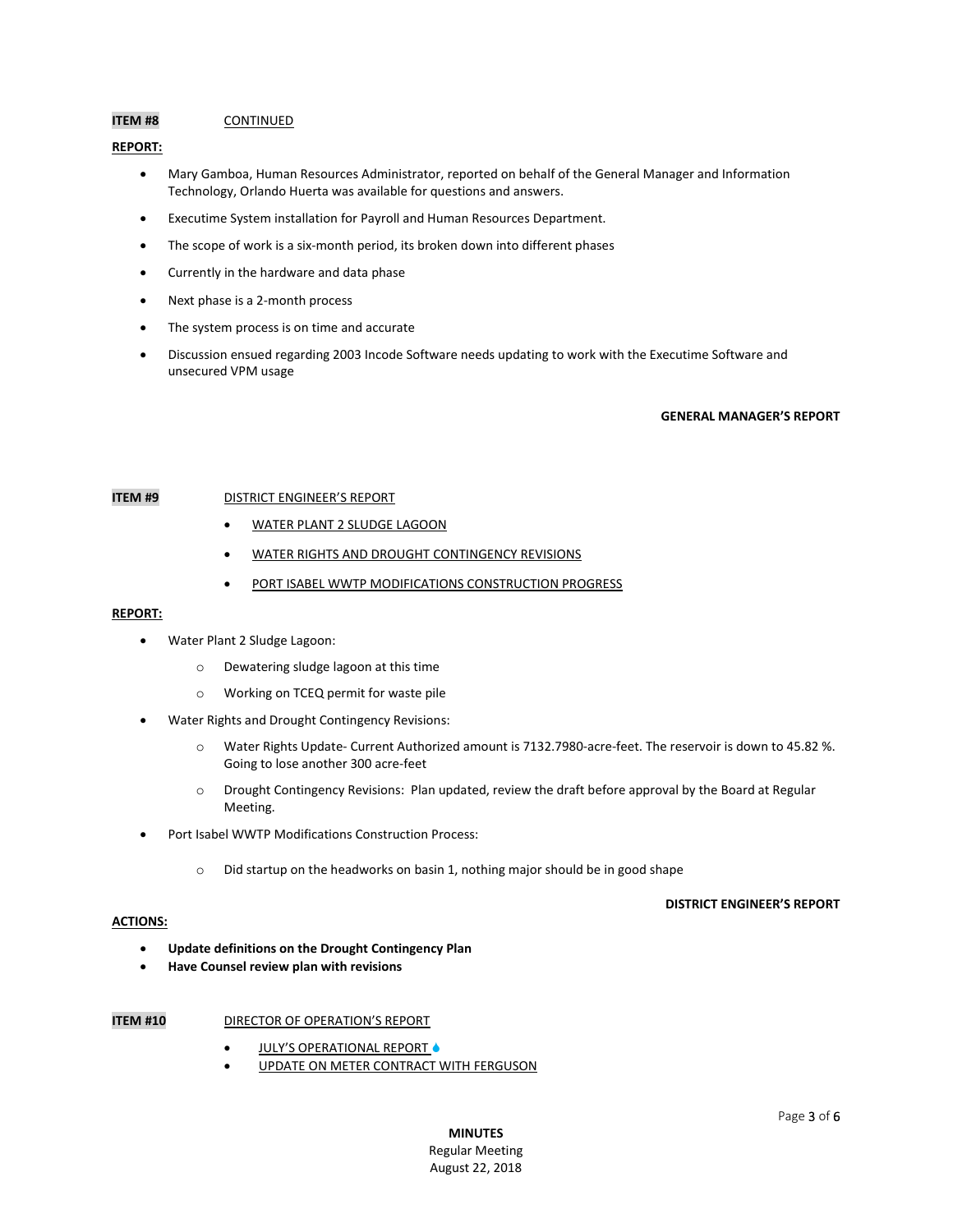# **ITEM #10 CONTINUED**

#### **REPORT**:

- Julys Operational Report:
	- o Service Calls for Distribution Department 190 totals
	- o Service Calls for Collection Department 33 totals
- Update on Meter Contract with Ferguson
	- o Integration into Incode process possibly completed mid-October
	- o After the integration is completed another meeting to discuss the installation process (at the Island) by another company (fees will be applied)
	- o Two teams will shadow the installation process (to avoid additional fees)
	- o The District will try and do as much that can be done

#### **DIRECTOR OF OPERATION'S REPORT**

#### **ACTIONS:**

- **A report at the end of the budget year of comparison between 2017 and 2018 of all types of service calls.**
- **Use the report to compare the new meter system**

#### **ITEM #11** DIRECTOR OF FINANCE REPORT

 $\bullet$  FUND BALANCE $\bullet$ 

#### **REPORT**:

- Fund Balance Report for the past ten years reviewed
- Fund Balance has fluctuated between 4.5 million to 6.3 million
- The District has maintained a healthy fund balance.
- To maintain any future risk, such as revenue shortfall or unanticipated expenditure responses, to emergencies or natural disasters
- Funds help to stabilize rates

#### **DIRECTOR OF OPERATION'S REPORT**

#### **ACTIONS:**

**Show the dollars and cents for the total amount saved if the meter program is paid**

# **ITEM #12** CONSIDER AND DISCUSS FOR POSSIBLE APPROVAL A RESOLUTION CALLING AN ELECTION OF THE BOARD OF DIRECTORS OF THE LAGUNA MADRE WATER DISTRICT; ESTABLISHING A DATE FOR THE ELECTION AND DESIGNATING POLLING PLACES (RESOLUTION NO. 162-08-18). (R. GOMEZ) ♦

#### **DISCUSSION**:

- Early Voting Dates 10/22/15 11/2/18 at Port Isabel City and South Padre Island City Hall or any precinct open within the county
- Election Day Voting at Laguna Vista, Laguna Heights, Port Isabel, South Padre Island
- Deadline for filing was 8/22/2018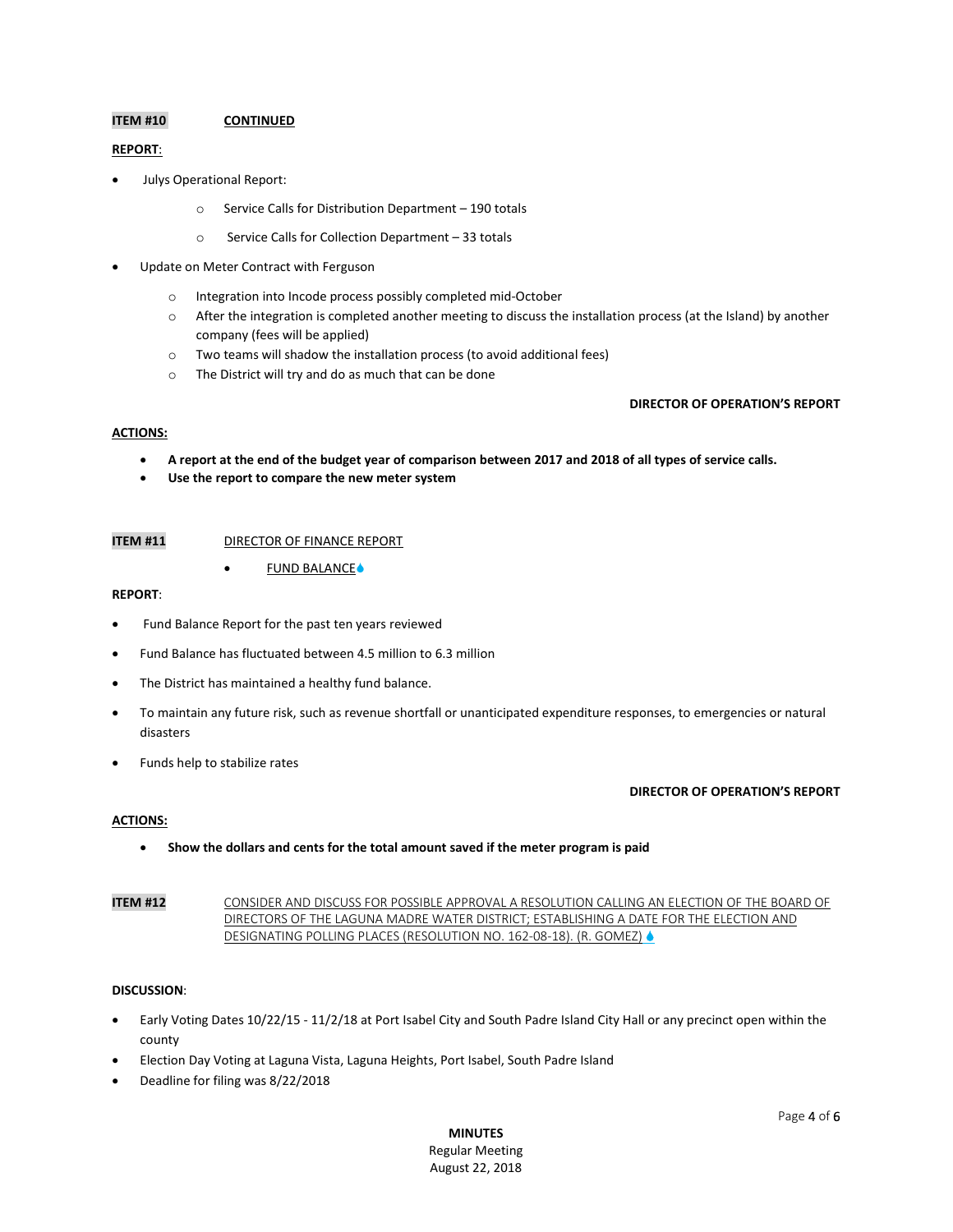# **ITEM #12 CONTINUED**

- Drawing for a place on the ballot is on 8/24/18 @ 3 PM
- Write in Candidate deadline is on 8/24/2018 @ 5 PM

Moved by **D. WELLS**, seconded by **H. HOUSTON:**

# **Move to approve the resolution.**

# **MOTION CARRIED**

# **ITEM #13** CONSIDER AND DISCUSS FOR POSSIBLE AWARD OF VACUUM TRUCK PURCHASE. (E. SAMANIEGO)

#### **DISCUSSION**:

Staff recommended taking no action

Moved by **D. WELLS**, seconded by **H. HOUSTON:**

# **Move to take no action.**

# **MOTION CARRIED**

**ITEM #14** CONSIDER AND DISCUSS FOR POSSIBLE RATIFICATION OF PAYMENT ON VAC-CON TRUCK REPAIRS. (E. SAMANIEGO) ♦

# Moved by **R. WELLS**, seconded by **H. HOUSTON:**

#### **Move to approve.**

# **MOTION CARRIED**

**ITEM #15** CONSIDER AND DISCUSS FOR POSSIBLE APPROVAL OF WATER, WASTEWATER, AND RAW WATER RATES AND FINANCIAL PLAN (RESOLUTION NO. 163-08-18). (E. SALAZAR)

This item was taken out of order and discussed after item # 7 on the agenda. It was moved by **H. HOUSTON,** seconded by **D. WELLS. Motion moved. MOTION CARRIED**

#### **DISCUSSION**:

- No motion
- No action for lack of a motion

# **MOTION FAILED**

**MINUTES** Regular Meeting August 22, 2018